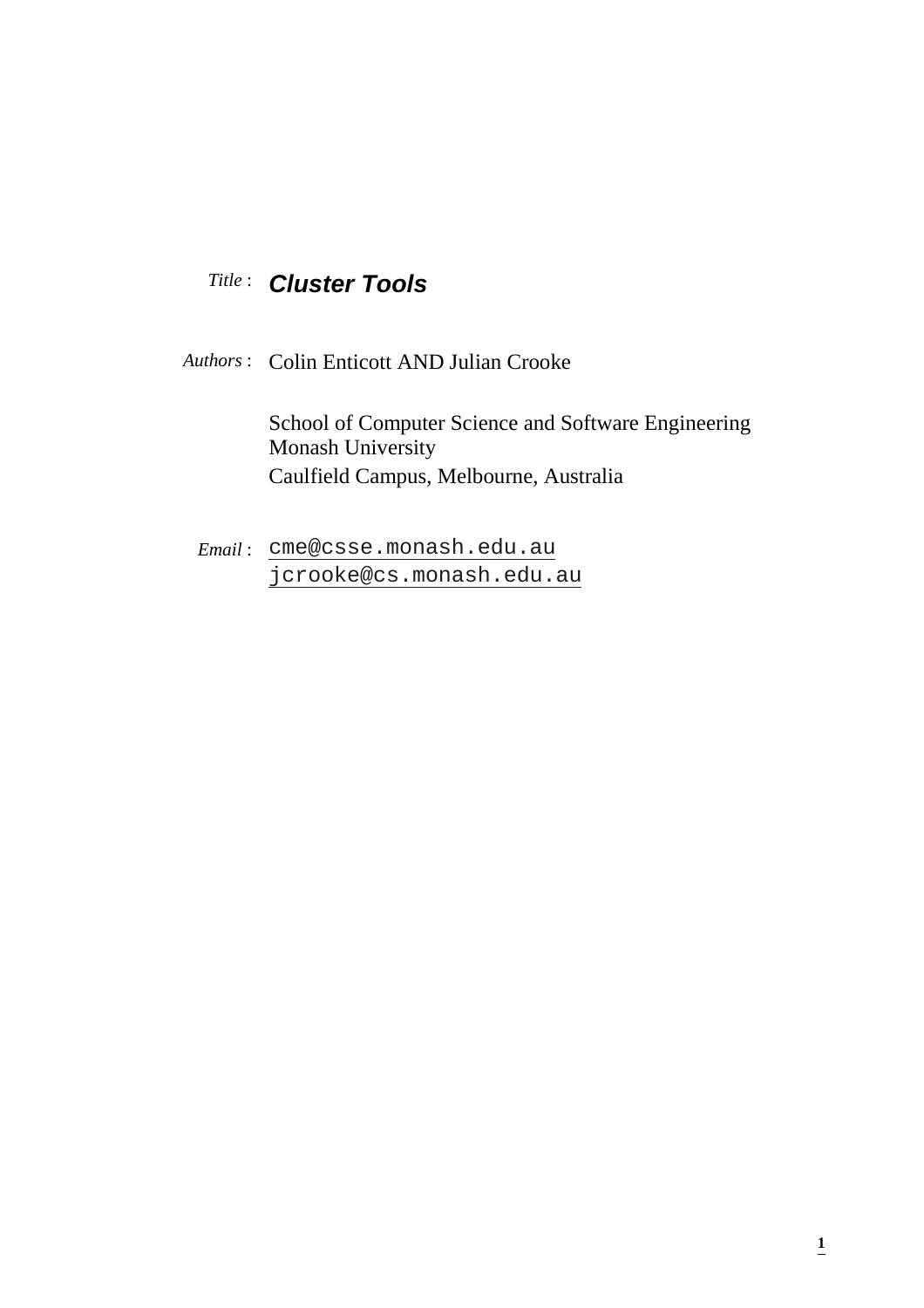# **0. Abstract**

Cluster tools are tools used on clusters of computers. The nature of these tools ranges from programming languages and variations on current languages (libraries or compilers) to tools assisting in design, optimisation, and debugging of parallel programs. There are synchronisation problems that can occur in a program that do not happen in each of the execution times, only the important ones. Tools come in many flavours, such as: diagnostic or debugging, performancetuning and execution-tools. All of these tools are designed to assist the programmer achieve their goal quickly and accurately.

This report will discuss briefly general issues with cluster tools as well as discussing three of them in detail. The first is a debugging tool called "Message Queue Monitoring" [1] that displays the message queues on the entire cluster computer system graphically. The second we'll discuss a set of "Parallel Unix commands" [2] tools for maintain the files and Unix commands on a cluster of Unix machines. The third is a tool that coordinates the output off all the nodes on the cluster to one host in an organise fashion, "Parallel print functions" [3].

A few other noteworthy cluster tools are mentioned near the end.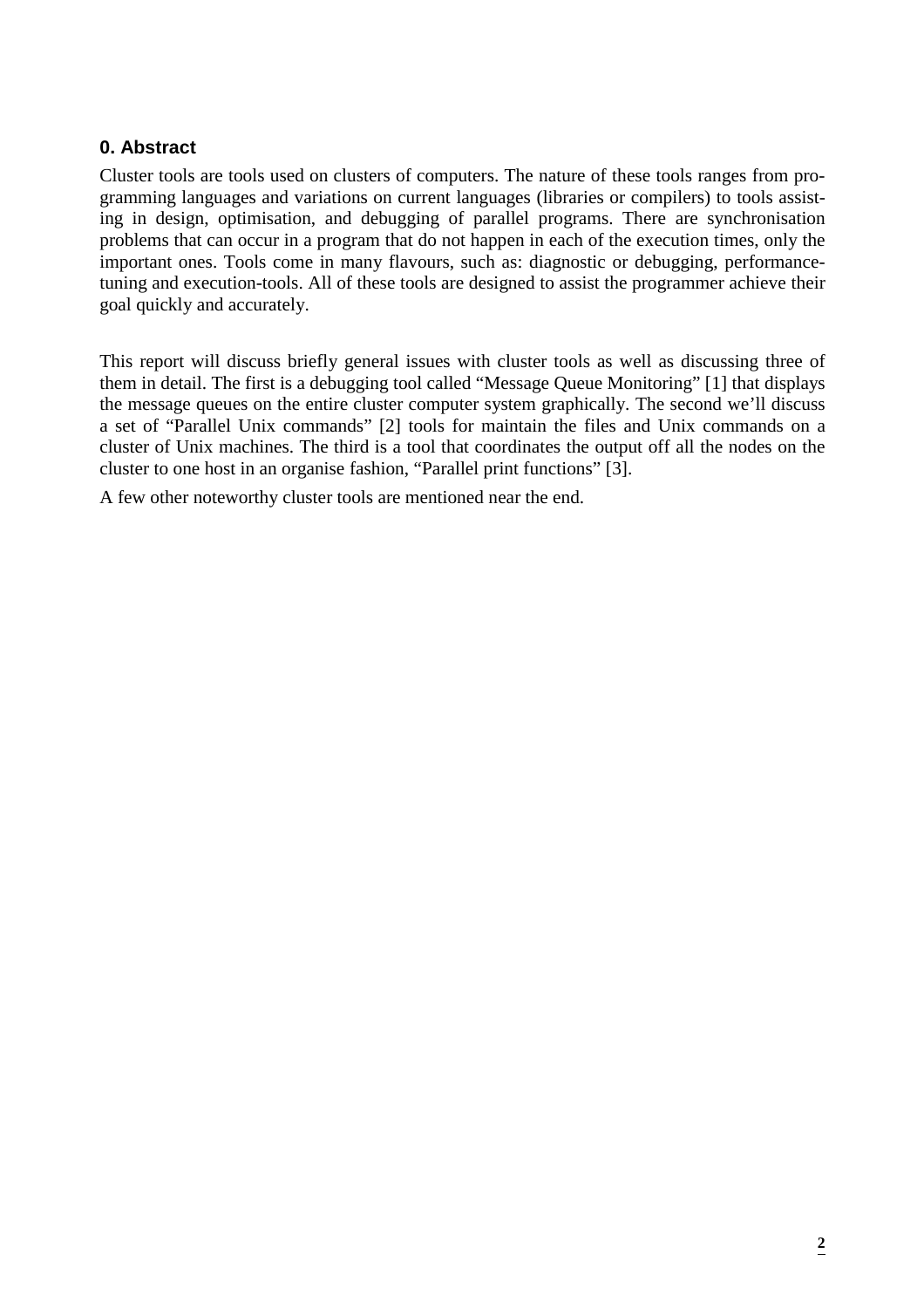# **1. Introduction**

Parallel programming over a cluster of computers enables high performance computing on a network of computers. Distributed programming has been around for many years with client/server implementations of past software, but these implementations have a very limited in scalability as the one server does most of the processing. One of the goals of cluster computing is still the same as the client/server approach, that is to have the end user think that they are just using the computer in front of them only, and not many machines working together. This can even be brought down to the programmer level, the programmer writes one program and unknowingly, sections of the program execute on different machines on the network, but all the results and output appears on the terminal the programmer executed the program on. This can be done with Joyce-Linda if the programmer is unaware of the implementation, but is fully aware on how to use the "agent" command.

Cluster tools help in the designing and implementation of parallel programs including cluster computers. The tools range from programming languages (Joyce-Linda, etc.), to variations on existing languages (libraries or enhanced compilers), and to tools assisting in design and debugging of parallel programs (parallel debuggers (e.g. pdbx, pedb), parallel tracers (e.g. VAMPIR) and profilers (e.g. xprofiler) [all from 12]).

There are different types of tools used in cluster programming, the most common of them being diagnostic or debugging tools. These tools assist programmers in analysing problems that cluster and parallel programs have. The most common cluster programming difficulty must be deadlocks. One tool that is geared toward the isolation and eradication of deadlocks, mentioned further down, is "Message Queue Monitoring". This graphically displays the state of the whole cluster application message state.

Another area in cluster computing tools is performance-tuning tools. One such tool might be a timing API, or a profiler. Cluster computing can involve any of several different node architectures. One may wish to exploit this by having tasks executing on machine architectures suited to that type of processing. But which routines run best on which architectures? Accurate cross platform timing routines with a standard interface would be the best method of finding what runs best where (guessing the performance of an architecture given a particular problem or exact program implementation is not often going to be accurate enough, only a rough guide). Other such performance-tuning tools may include message passing optimisation and load distribution tools.

Another group of tools are execution tools. These tools help in the execution of programs across the cluster of computers. These tools may include a program that shows the processes state across many computers, or a given computer, copy files to other cluster computers and possibly begin compilation on the cluster computers (the Parallel Unix Commands could be considered execution tools).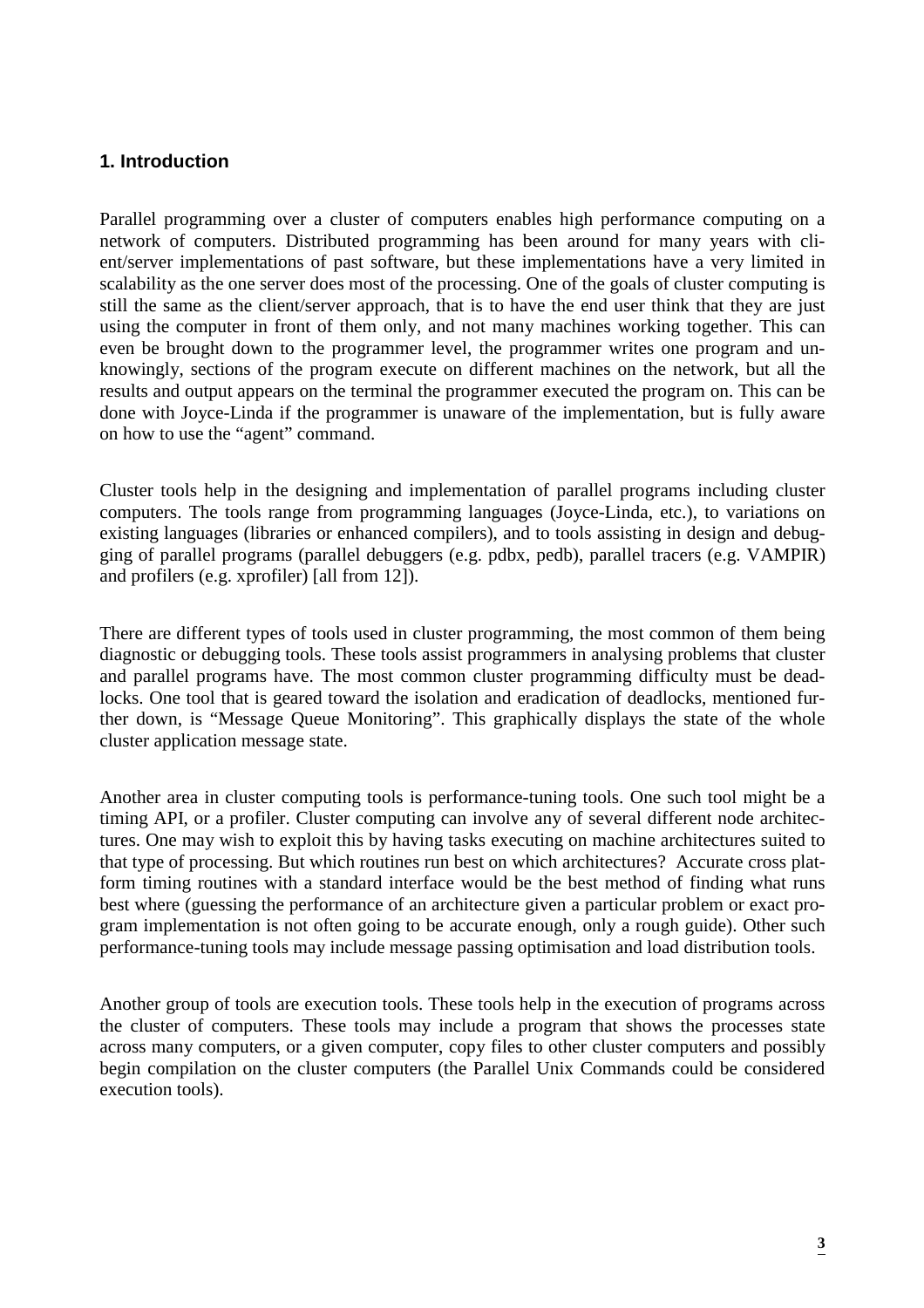# **2. Works on this area**

| <b>Name</b>                   | <b>Description</b>                              | <b>Remarks</b>                | <b>URL</b>                        |
|-------------------------------|-------------------------------------------------|-------------------------------|-----------------------------------|
| Message                       | Parallel tool that dis-                         | Debugging and                 | http://www.ptools.org/projects/   |
| Queue Man-                    | plays a parallel pro-                           | performance                   | mqm/                              |
| ager project<br>Parallel Unix | grams message queue<br>Parallel versions of fa- | tuning<br>For execution       |                                   |
| commands                      | miliar Unix commands                            |                               | http://www-                       |
|                               |                                                 | and setup of<br>parallel pro- | unix.mcs.anl.gov/sut/             |
|                               |                                                 | grams                         |                                   |
| Parallel print                | <b>Standard API for</b>                         | Parallel program              | http://www.llnl.gov/sccd/lc/ppf/  |
| functions                     | merging and identifying                         | output                        |                                   |
|                               | the output from multi-                          |                               |                                   |
|                               | ple nodes in a parallel                         |                               |                                   |
|                               | program                                         |                               |                                   |
| Portable Tim-                 | A standard API (appli-                          | Standards for                 | http://www.ptools.org/projects/   |
| ing Routines                  | cation program inter-                           | multi-types of                | ptr/                              |
|                               | face) for measuring in-                         | processors per-               |                                   |
|                               | tervals of program exe-                         | formance tim-                 |                                   |
|                               | cution, in terms of                             | ing.                          |                                   |
|                               | wallclock, user CPU,                            |                               |                                   |
|                               | and system CPU time                             |                               |                                   |
| Distributed                   | Tools providing access                          | Used for debug-               | http://www.cs.uoregon.edu/~ha     |
| <b>Array Query</b>            | to, and visualization of,                       | ging                          | cks/research/daqv/                |
| and Visualiza-                | distributed arrays in a                         |                               |                                   |
| tion                          | parallel program                                |                               |                                   |
| Performance                   | A standard API (appli-                          | Performance                   | http://icl.cs.utk.edu/projects/pa |
| Data Standard<br>and API      | cation program inter-                           | tuning                        | pi/                               |
|                               | face) for obtaining the<br>values of hardware   |                               |                                   |
|                               | counters                                        |                               |                                   |
| Dynamic                       | A standard infrastruc-                          | Tool building                 | http://www.ptools.org/projects/   |
| <b>Probe Class</b>            | ture that will make it                          |                               | dpcl/                             |
| Library                       | possible to build tools                         |                               |                                   |
|                               | that are portable across                        |                               |                                   |
|                               | <b>HPC</b> platforms                            |                               |                                   |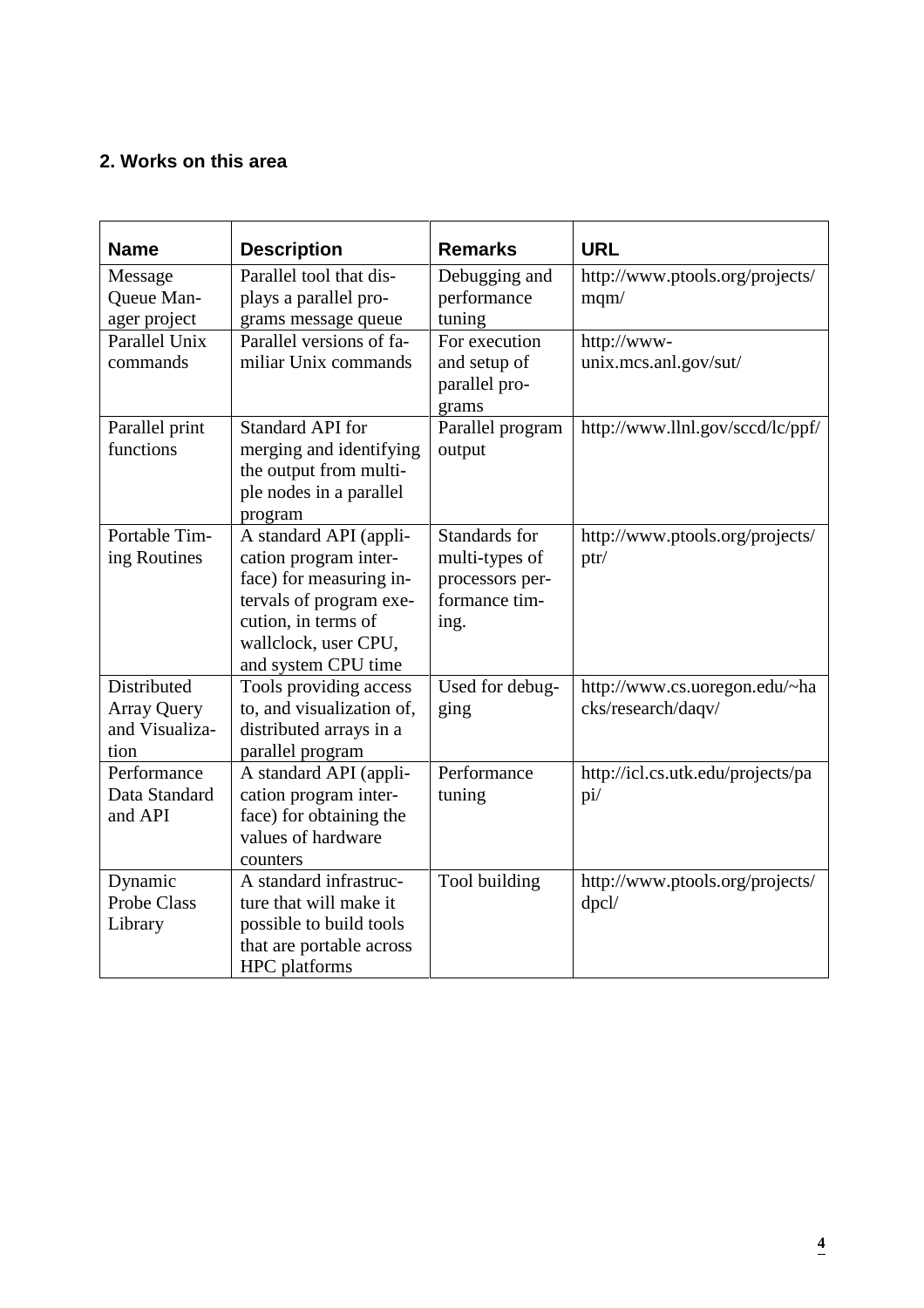# **3. Message Queue Manager project**

## **Problem**

One of the common problems programmers have with distributed programming is a deadlock. A deadlock occurs if each process running a distributed program is waiting for information to be sent from another process. Given that they are all waiting, no task sends any information to satisfy another, and the program waits indefinitely. There is no quick fix for these deadlocking problems, and they can be dealt with in differing ways.

## **A possible solution**

One way is to have a controlling node that instructs each of the nodes what to do and receives the results from a node when it is done. This has the added advantage of the programmer thinking of the whole application linearly. It is rare for deadlocks to occur when the each node does a task almost synchronously. This controlling node can be used for debugging as is can output the messages it received which lets the programmer use the information to find when it did not receive an important message. The only problem with this is a whole node is wasted to just pass messages and messages are usually doubled up as the controller node passes the results from a node to another node. A node will run far more efficiently if it knows what needs to be processed next and the communications network between the nodes is quicker because it is used far less.

#### **The project**

The "Message Queue Manager project" created a program that is designed to graphically display the messages to and from each node so that a programmer can easily check when and where deadlocks occur. The output from this program is like the output that could be obtained from a controlling node, but does not have the network overhead. And it is also displayed graphically so the programmer does not have to wade though mounds and mounds of output.

The program is designed for ease of use. The main window (figure 1) consists of a grid that represents all the nodes of the application. Each square in the grid has a colour that represents the number of messages in the process queue of each node. A node can be selected and a new window that shows that nodes operation. The new windows contains two mode grids, a 'from' and a 'to' grid, and filters to display certain messages. This second window can represent a node or a selection of nodes.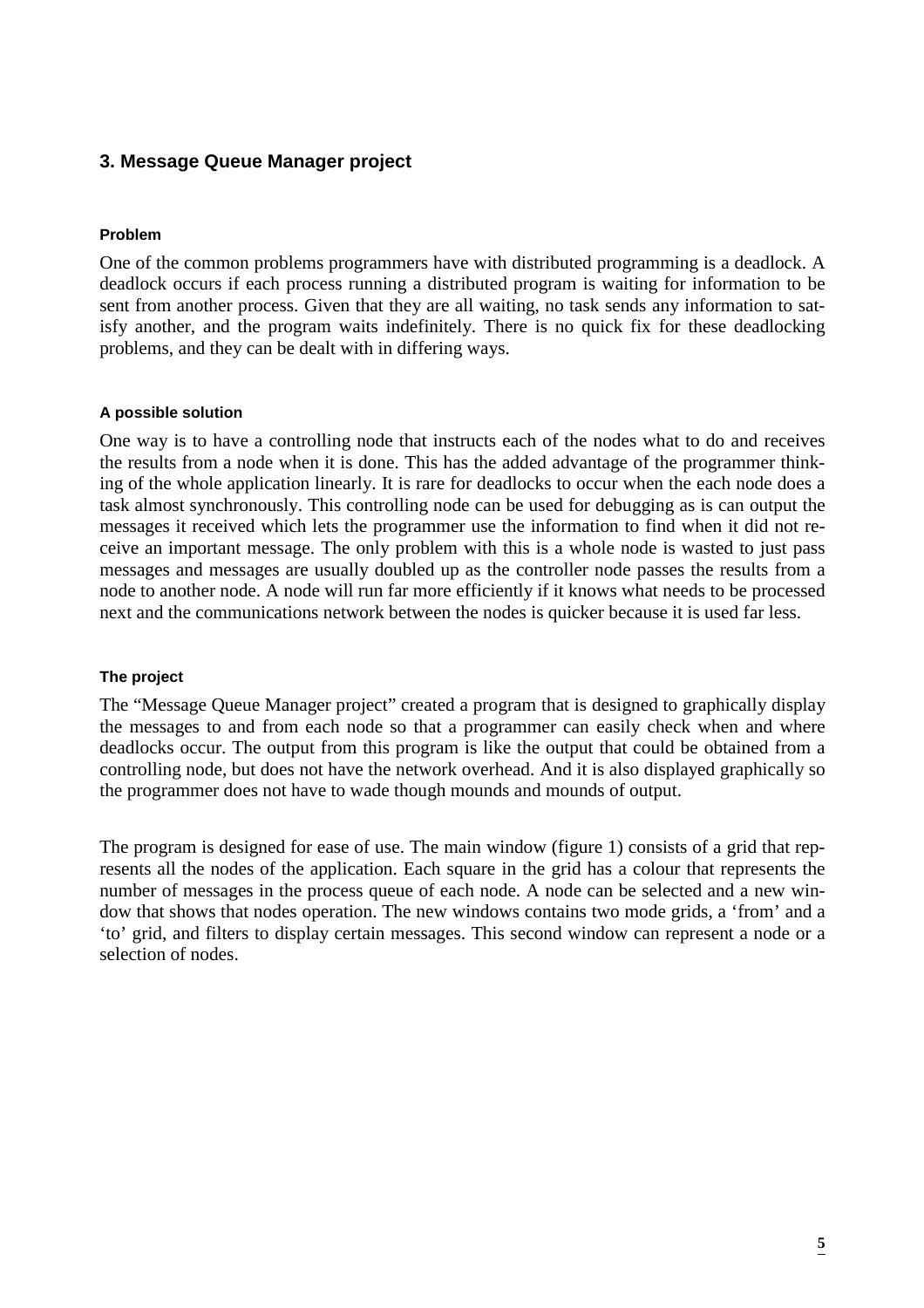

# Main Window

**Figure 1 - Main window of "Message Queue Manager" [4]**

Being able to analyse each node or groups of nodes makes it easier for the programmer to isolate the problem the application is having with distributed design. One such problem would be the dining philosophers problem. If each node was waiting for it's previous node and the first node is waiting on the last node, with then manner of a few clicks, it can easily be determined leaving the programmer to implement a work around, or, re-think the problem.

In cluster computing this is a very valuable tool. It helps programmers isolate problems in their cluster program rapidly and accurately. There is no need for guesswork as programmers can check the current and final state of all the messages in the application. Guesswork normally leads to placing run-time reporting in the program that requires a recompile. Recompilation on a cluster of machines can take a while if there are different compiled files on each machine, as each machine has to be instructed to recompile. Diagnostic tools like this one will speed up the finding the cause of deadlocks.

The "Message Queue Manager project" software is available in source code for Tcl/Tk and C and it is royalty-free. An implementation has been successfully integrated with Intel's Interactive Parallel Debugger for the Paragon.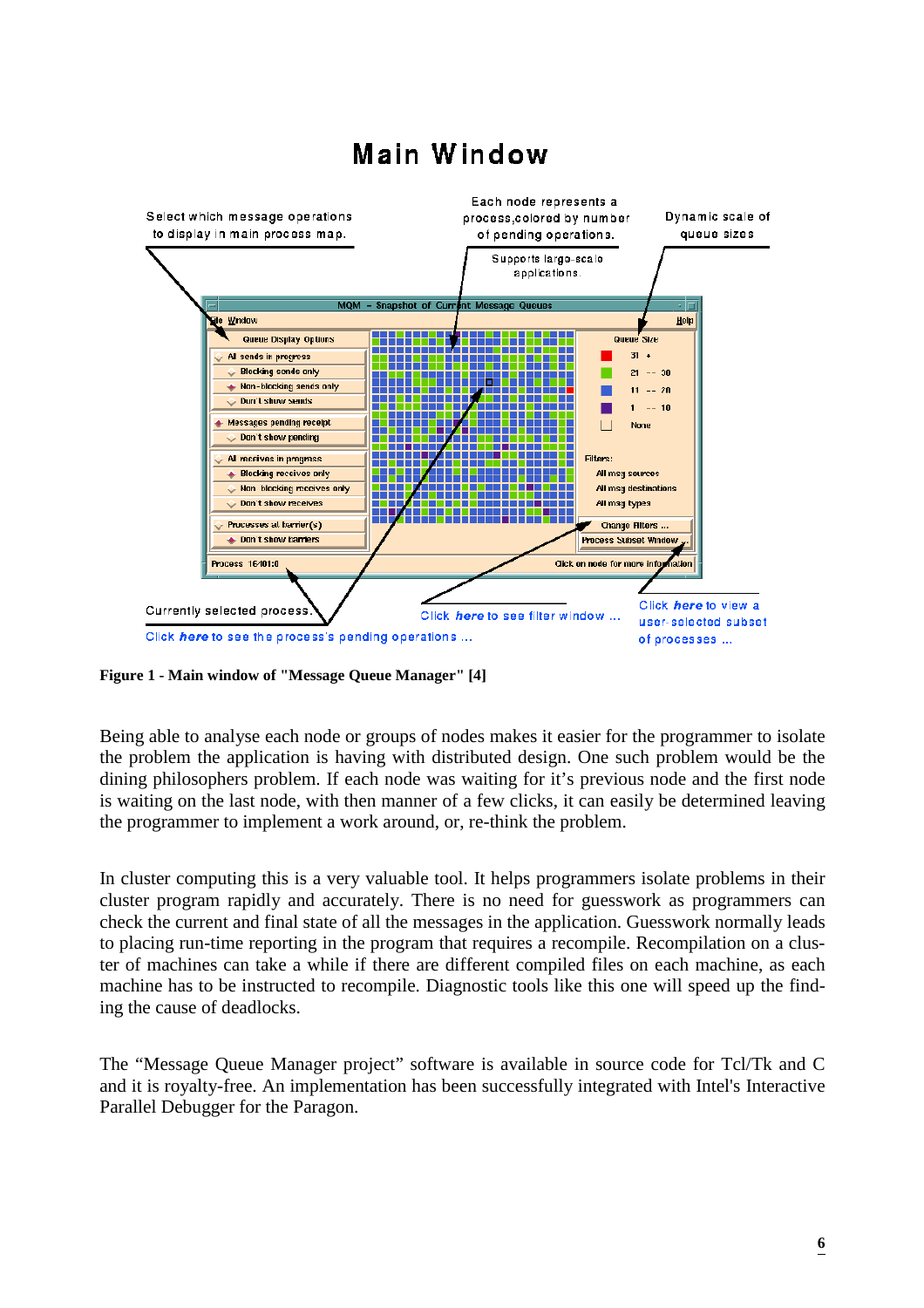# **4. Parallel Unix Commands**

## **Problem**

Working in a cluster environment, most users need to perform file maintenance and process monitoring on more than one node at a time. The user may for example wish to copy some updated source files to all nodes in the cluster, then build the binary executable separately on each node. Logging in to each of the machines and uploading files and executing the commands individually would take forever. The sequence of commands may be different every time, which may require interactivity, so scripting is not a desired option. On a regular basis, this problem may grow very tiresome for the user. What is needed is a way of telling many nodes to execute the same command at once, and that is easy to learn and use.

## **Concept for solution**

The Parallel Tools Consortium (Ptools) created a workgroup (Parallel Tools Consortium Working Group on Parallel Unix Commands) to make a solution to these problems. The solution they came up with is designed to work for a cluster of Unix machines, and it is a set of commands (shell commands) that run on several nodes at once. These include 'pls', 'pcp', 'pmv', 'pps', and more. Each command starts with 'p' for 'parallel' and then usually follows with the name of a standard Unix command ('pcp' = parallel copy). The syntax is always that the first parameter to the parallel command is a node list. This can be '-all' to specify all nodes, and is discussed in more detail later.

The semantics do not follow a completely rigid rule, because it is practical sometimes not to. For example, running 'pcp –all newData ./inputData' will copy the local file 'newData' to file './inputData' in all the nodes. Then, running 'pmv –all inputData myprog/data' will move the file on each local hard-drive of each node from the current directory to 'myprog/data'. Clarifying, the pcp 'broadcasts' or distributes the file newData, while pmv moves the file within each hard-disk, locally only. This is over all probably the most useful behaviour of these commands. One rarely needs two copies of something on each of 100 nodes after all, and it is a very quick, clear, and reliable way to spread a file across the whole cluster. On the other hand one never really wants to move a single file from one node to all other nodes (besides, that effect could be achieved with a 'pcp' followed by a local 'rm' anyway). Moving the same files on each node into another directory on each node is a much more commonly desired operation.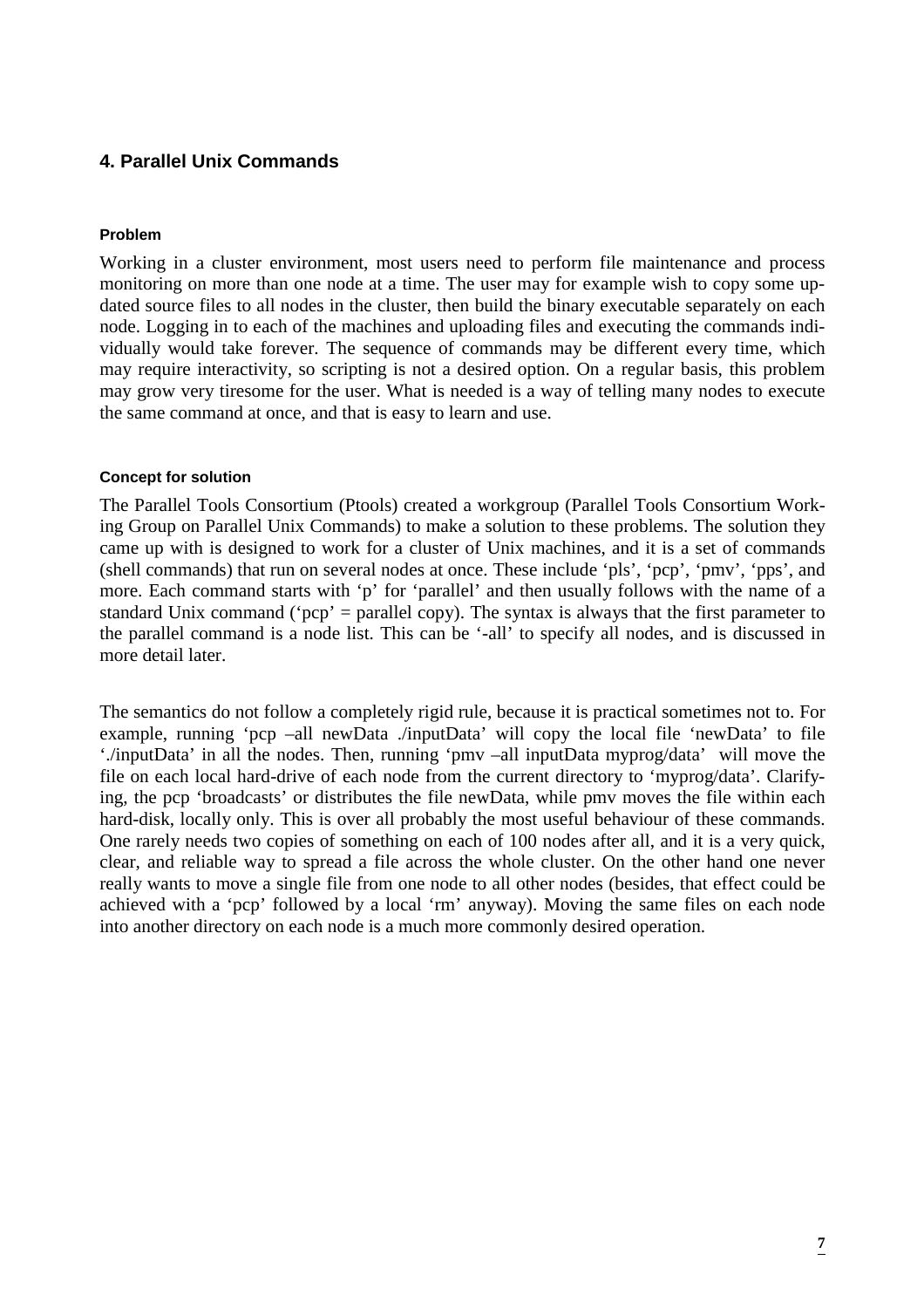#### **Syntax of the commands**

As mentioned earlier, all commands start with a 'p', and the first argument to each command is a nodelist as described in the grammar below:

```
nodelist -> '-all'
nodelist -> range [ , nodelist ]
nodelist -> nodenum [ , nodelist ]
range -> nodenum '-' nodenum
nodenum -> digit [ nodenum ]
```
This grammar describes the first argument common to all the parallel commands in the project [from http://www-unix.mcs.anl.gov/sut/long2/node3.html] Some examples are:

'pcp 1-5 testfile /progfiles' This copies testfile to /progfiles on nodes 1 through 5 only.

'pmv 1,3,5 /progfiles/testfile /progfiles/old' Copy testfile to /progfiles/ on nodes 1, 3 and 5 only.

'pps machineA'

List the processes running on the node named 'machineA' only.

```
'pps 5,machineA,7-10'
List the processes running on node 5, machineA, and nodes 7 through 10.
```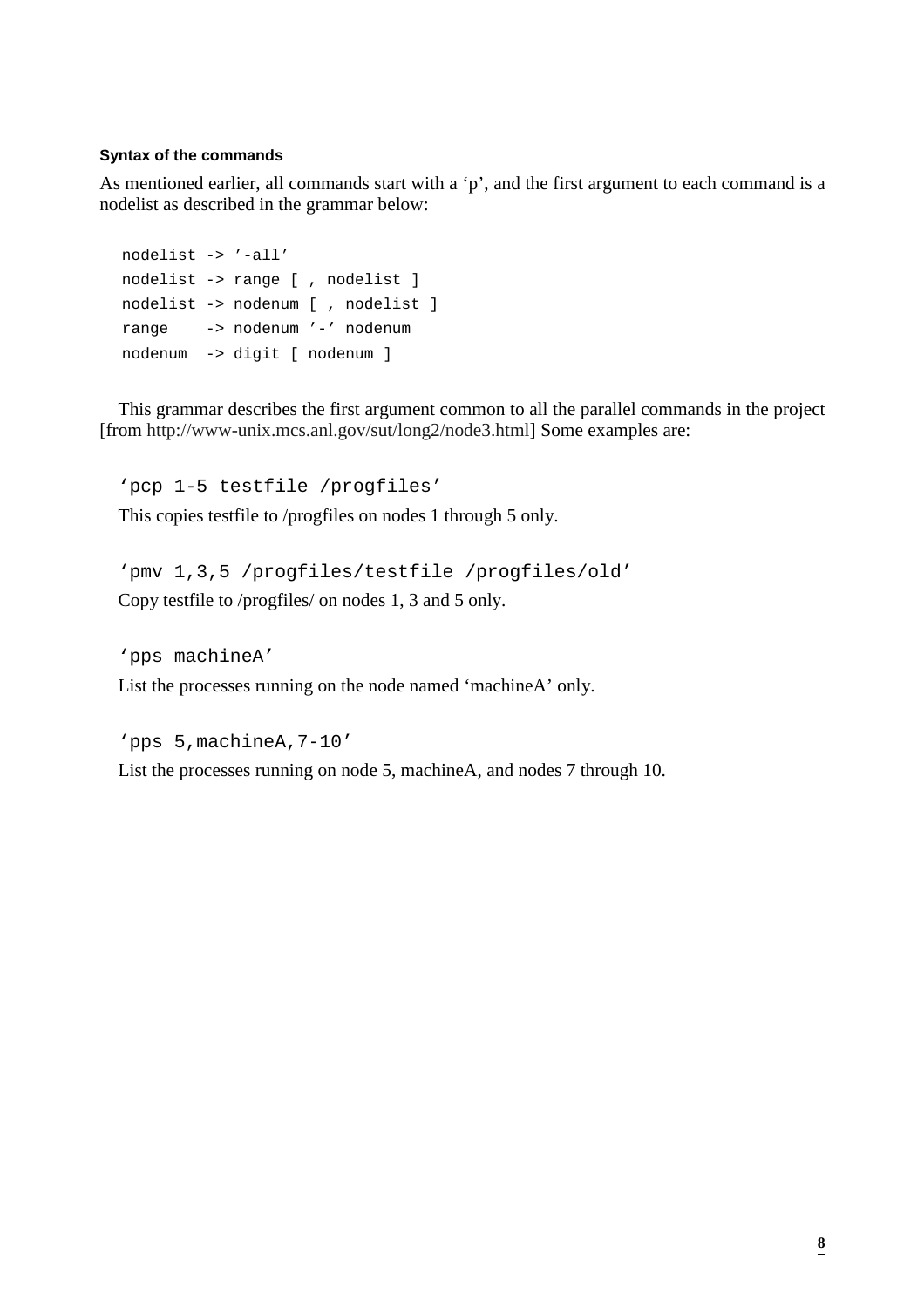## **Graphical display components**

For commands which print output, the node number or name prefixes each line of output. Some commands' outputs can be passed into graphical visualization tools, such as *'pdisp'* and *'pinfo'*:

| 1:rackow        | 17          | 33                      | 49:michalak | 65.           | 81:tilson   | 97:tilson    | 113;burdick             |  |
|-----------------|-------------|-------------------------|-------------|---------------|-------------|--------------|-------------------------|--|
| 2:michalak      | 18          | 34                      | 50;michalak | 66;gokhale    | 82;cbennett | 98;tilson    | $114$ ; burdick         |  |
| 3               | 19          | 35                      | 51troo      | 67;gokhale    | 83:cbennett | 99: hammond  | 115:burdick             |  |
| 4               | 20;0,0      | 36                      | 52          | $68;$ gokhale | 84:tilson   | 100:tilson   | 116                     |  |
| 5               |             | 21:michalak 37:michalak | 53          | 69            | 85:tilson   | $101:-n$     | 117:28                  |  |
| 6.              | 22.         | 38.                     | 54          | 70:gokhale    | 86:tilson   | 102:hammond  | 118                     |  |
| 7               | 23:michalak | 39                      | 55.         | 71.           | 87:tilson   | 103: hammond | 119                     |  |
| 8               | 24:michalak | 40                      | 56;michalak | 72            | 88:tilson   | 104: hammond | 120                     |  |
| 9               | 25.         | 41;michalak             | 57          | 73;michalak   | 89;tilson   | 105; hammond | 121                     |  |
| 10              | 26          | 42:michalak             | 58:michalak | 74;michalak   | 90;tilson   | 106          | 122                     |  |
| 11:roo332       | 27          | 43                      | 59          | 75:tilson     | 91:tilson   | 107          | 123                     |  |
| 12 <sub>1</sub> | 28:michalak | 44                      | 60          | 76:tilson     | 92:tilson   | 108          | 124                     |  |
| 13              | 29          | 45                      | 61          | 77:tilson     | 93:tilson   | 109          | 125                     |  |
| 14              | 30          | 46tmichalak             | 62          | 78:tilson     | 94:tilson   | 110          | 126                     |  |
| 15              | 31          | 47                      | 63:michalak | 79:michalak   | 95;tilson   | 111          | 127                     |  |
| 16              | 32          | 48                      | 64:bash     | 80:cbennett   | 96;tilson   |              | 112:burdick 128:wiringa |  |

**Pdisp used here to display nodes on which a certain job is running (text is piped in to pdisp from other parallel commands) [from 7]:**

Pinfo used here to display 'partition' availability [from 7]:

| Sp1Info<br>$\bullet$                                                                                                                                                                                                                                                                                                                                                                                |                                                                          |  |  |  |  |  |
|-----------------------------------------------------------------------------------------------------------------------------------------------------------------------------------------------------------------------------------------------------------------------------------------------------------------------------------------------------------------------------------------------------|--------------------------------------------------------------------------|--|--|--|--|--|
| Refneshl<br>Quit<br>Parts<br>Large                                                                                                                                                                                                                                                                                                                                                                  |                                                                          |  |  |  |  |  |
| 薬薬薬薬<br>靈藥<br><b>B 36 36 36</b><br>※ ※<br>※※※※※■<br>瀉<br>-81<br>×<br>※ ※<br>ж.<br>▩<br>第第第第第 <mark>第</mark><br>簽<br>燚<br>怒<br>×<br>叕<br>叕<br>※ ※ ※<br>滿<br>图案<br>猨<br>涎<br>簽<br>燚<br>₩<br>×.<br>※※※※<br>R<br>※1<br>♦<br>※ ※ ※<br>燚<br>ж<br>露<br>第第第<br>靈<br>殩<br><b>B 30 B 30 A B</b><br>×<br>×<br><b>38 38 38 38 39</b><br>黨<br>* * * * * *<br>窩<br>※ ※ ※ ※ ※<br>獵<br><b>B 38 B 38 B 38</b><br>114 | gropp 16_64<br>Q<br>2 Tusk 32 356<br>3 freitag 32 1273<br>4 levine 48 12 |  |  |  |  |  |
| Sun Nov                                                                                                                                                                                                                                                                                                                                                                                             | 14:01:56 CST 1993                                                        |  |  |  |  |  |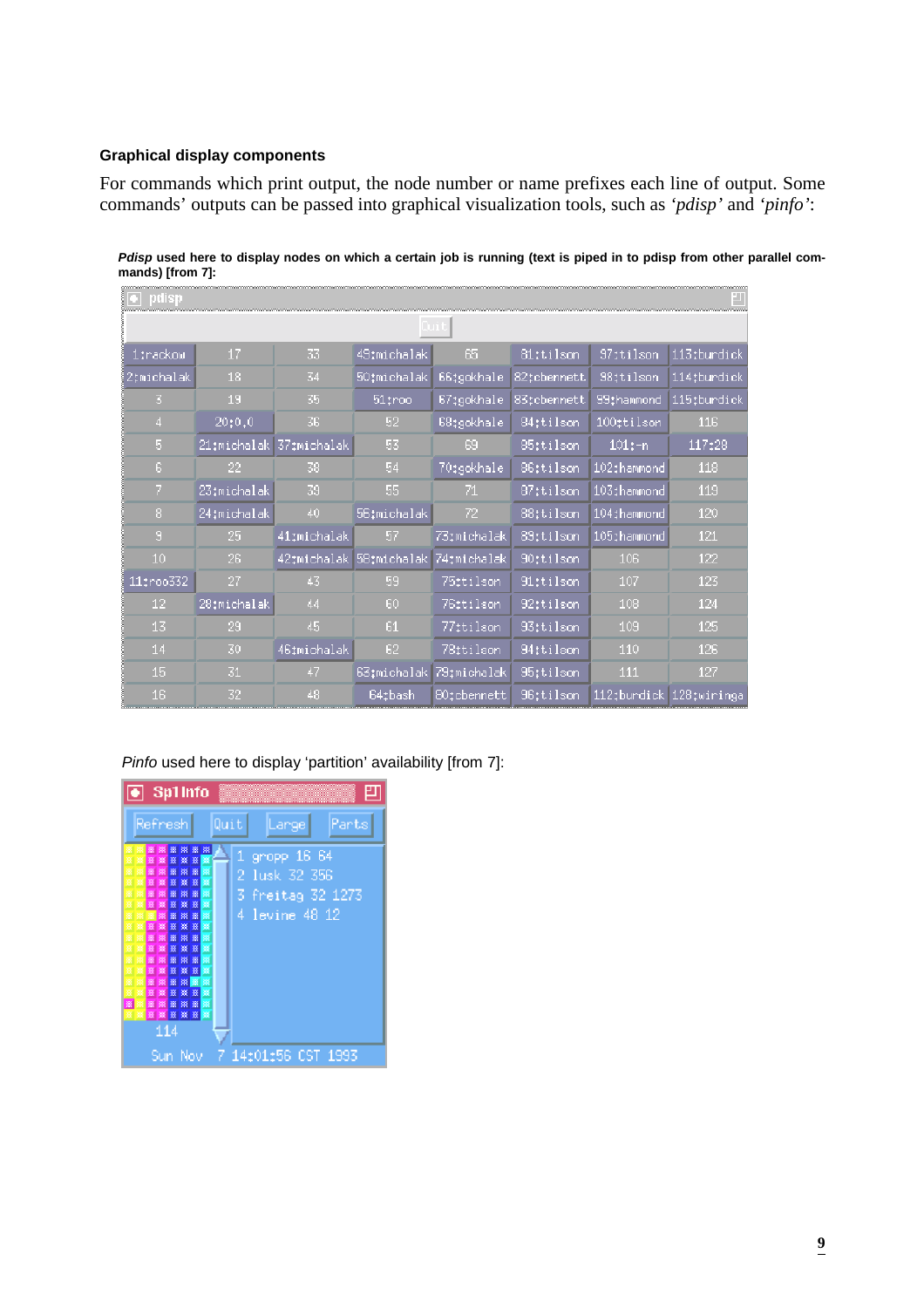#### **Speed of operation**

In keeping with the requirement that the commands can be used interactively, they must start quickly and end quickly to return control back to the user for another command. Otherwise, as mentioned in the Ptools proposal [6], users will not use the commands as casually as they should be able to and will feel compelled not to use them as much. This is addressed in the tool design, in a scalable fashion. The command, along with half of the node list, is sent to one of the nodes. This is repeated until there are no nodes left in the list. (So initially one node holds the complete node list to distribute the command to. It passes half of that list to a second node. The second node does the same thing with its list, while the first node does the same again with its remaining list. At step, the number of nodes the command has spread to doubles. So in **O(log n)** steps, the command has been passed to all **n** nodes. They return the 'finished' message with similar haste, before the user may enter another command.)

# **Evaluation**

Here is the list of available commands, and a brief inspection of their functionality is available also [7].

| Program Name | Action                                              |  |
|--------------|-----------------------------------------------------|--|
| pcp          | Parallel copy (for systems with local disks on each |  |
|              | node).                                              |  |
| pcat         | Parallel concatenation of files                     |  |
| p1s          | Parallel directory list (1s).                       |  |
| prm          | Parallel remove                                     |  |
| ршт          | Parallel move                                       |  |
| pfind        | Parallel find                                       |  |
| pps          | Parallel ps                                         |  |
| pfps         | Parallel process find                               |  |
| pki11        | Parallel process kill                               |  |
| pazac        | Run a command on all selected processors            |  |
| ptest        | Run test on all selected processors, anding the     |  |
|              | results and returning a single status value.        |  |
| ppred        | Run a command when a condition is satisfied         |  |
| pdistrib     | Run a command on a collection of files              |  |
| pdisp        | Display the output of a command graphically         |  |

Table of commands included in the project at time of proposal [from 7]:

That is fairly good selection of powerful commands to have at one's fingertips. As seen, graphical front ends can be added with ease (pdisp comes as part of the project) due to the simple output of the commands. For setting up and maintaining files and processes in a cluster, this is a very useful tool.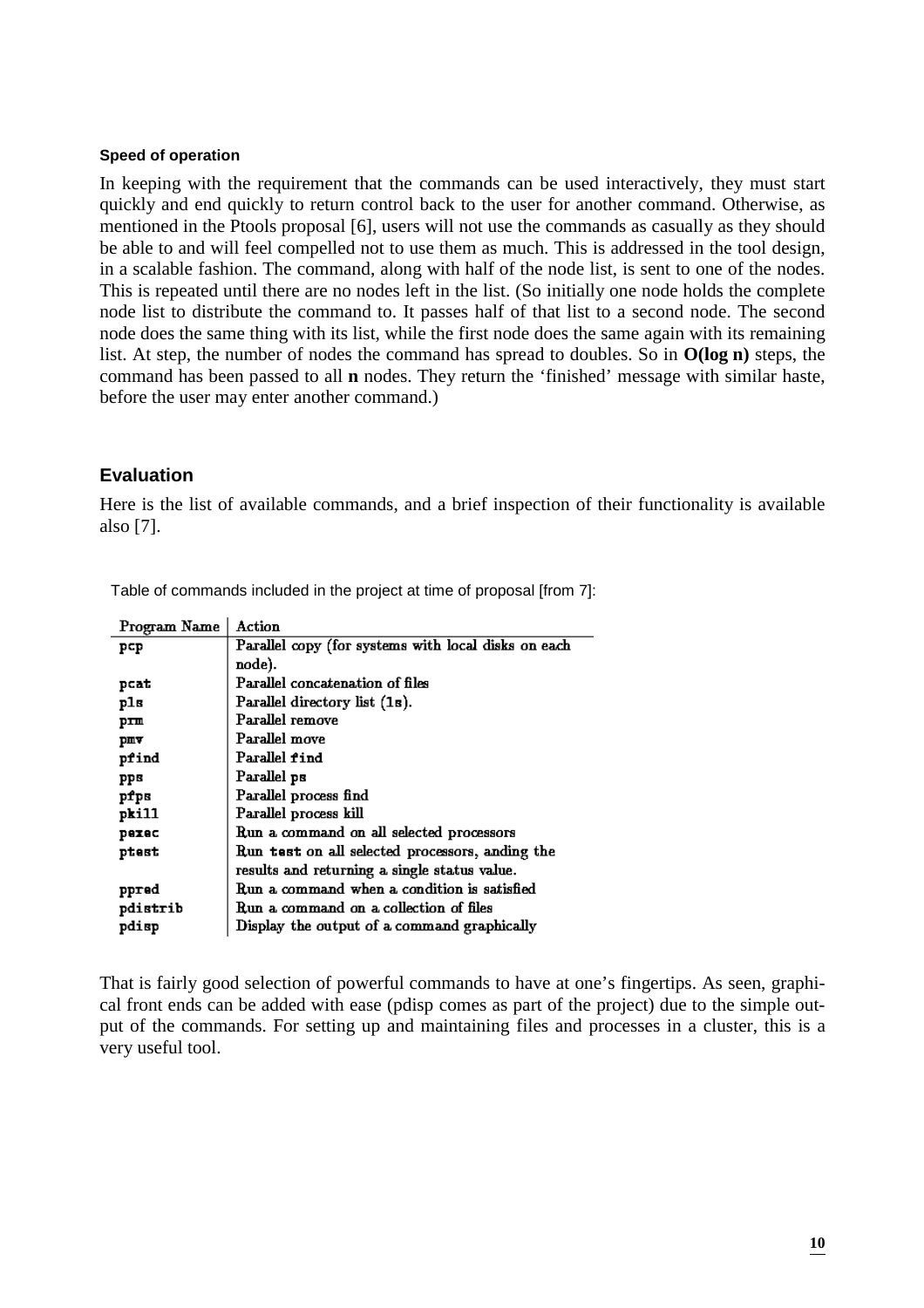## **5. Parallel Print Function**

## **Problem**

Programming parallel programs can involve the use of special parallel debuggers and analysis tools. But many people prefer to work with print statements [7]. They are usually scattered through code to indicate arrival at execution checkpoints, communication events, intermediate results and so on. The actions or states of different processes are printed in this way through the execution of the program. This output can be used to analyse the flow of data and events, but often the volume of ASCII data that comes from several nodes all printing out the same messages can hamper efforts to investigate any problem at hand. One must be perpetually attentive to print-statement placement in order to avoid printing things over and over. One often needs to add extra code to every print-statement which prints the number (or name) of the originating node:

e.g.

```
printf("Node %d says hello there.\n", myRank);
```
This code running on 3 nodes would produce something like:

Node 1 says hello there. Node 0 says hello there. Node 2 says hello there.

The repeat printing problem can be easily solved for cases where only one particular process will print the message:

```
if (myRank == 1)printf("Node %d says hello there.\n", myRank);
```
But there are often cases where we can't know easily what is going to be printed by each node. For example, say each node could detect whether its CPU was overheating. We print the status of the CPU:

```
if ( meOverHeating )
      printf("Node %d says Water Please!\n", myRank);
else
      printf("Node %d says I'm Cool.\n", myRank);
```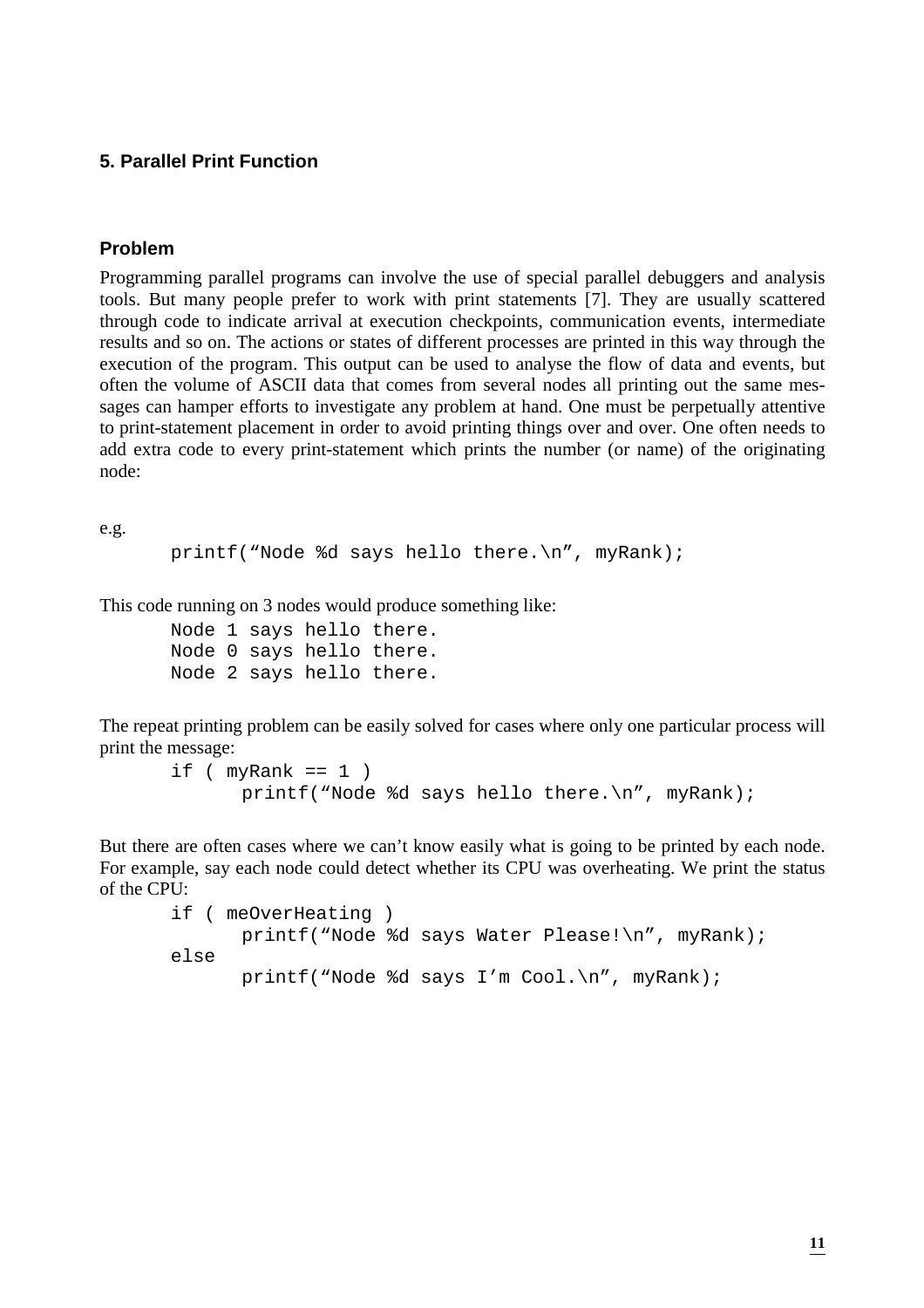This will print something like this when run on 4 nodes:

Node 0 says I'm Cool. Node 1 says Water Please! Node 3 says I'm Cool. Node 2 says Water Please!

Which follows no sequence, and expresses the information inefficiently. What we really wanted was probably something more like this:

Nodes 0 and 3 say I'm Cool. Nodes 1 and 2 say Water Please!

Reducing output by two lines.

Another common trait of print-statements in parallel applications is their unfortunate tendency to interrupt one another mid-line resulting with text inserted at strange points. This creates output that is consistently harder to read and may possibly be truly ambiguous, for example (a tragic rerun of before):

Node 0 says Node 1 says Water Please! Node 2 says I'm Cool. Water Please! Node 3 says I'm Cool.

This is already quite hard to follow with only three nodes involved (albeit an unlikely pathological case). But fear not, for we will see a tool offered as a solution to all these problems, which adheres to sensible requirements of user familiarity and ease of use.

# **A possible solution**

Ptools created a workgroup (Parallel Tools Consortium Working Group on PPF - Parallel Print Function) to satisfy the problem at hand.

The group had the realization that if all N nodes are printing "hello there", then there is no reason to actually print "hello there", N times over. (This is confirmed in the study of information theory, from which arises the result that a repeated message has low entropy, which implies low information content.) Since this is a major problem with conventional printing, it seems sensible that the PPF's primary function should be to collapse identical messages from multiple nodes down to one message. The single message will contain a list of nodes (ID or rank) at the beginning, indicating which tasks printed the message.

e.g.

```
PPF_Print(MPI_COMM_WORLD, "Node says hello there.\n");
```
When run on 3 tasks, this would output:

0-2 Node says hello there.

Note that this is doubly optimized, firstly the printed lines are collapsed from three down to one.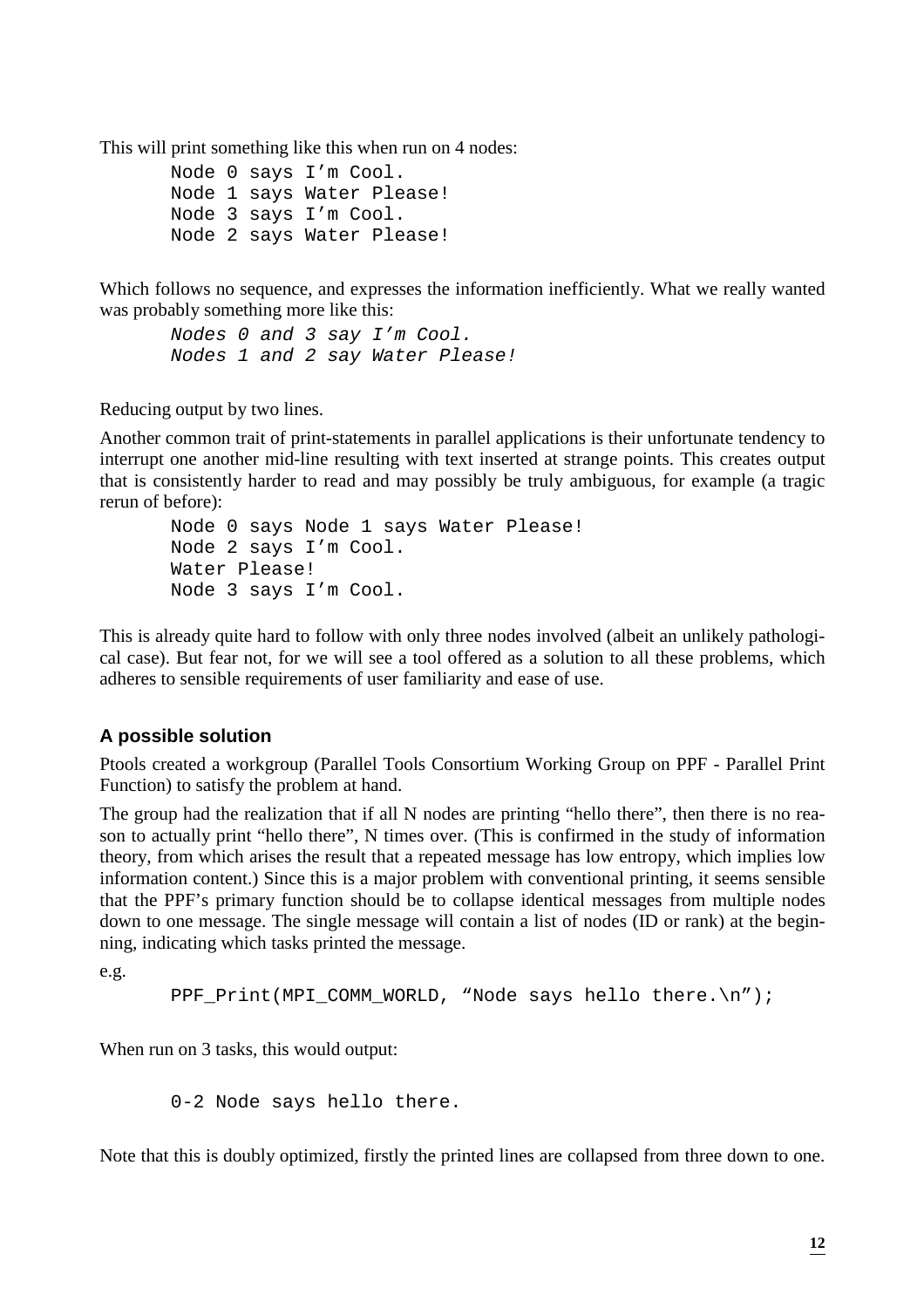Secondly the list of nodes at the start of the line is briefly expressed as a range (similar to the input node lists in Parallel Unix Commands).

Note also the MPI\_COMM\_WORLD. This determines which nodes are printing. All of the nodes in the specified communicator must call parallel print, otherwise the program will hang, if for some nodes we don't want to print anything, NULL can be passed in as the format string, and the node has then satisfied the call, but not printed anything. Even though all the processes must call the print before moving on, this does *not* imply that the PPF synchronises like a barrier.

Here is an example where we use MPI\_COMM\_SELF instead:

```
PPF Print(MPI COMM SELF, "Node says hello there.\n \n \begin{bmatrix}\n n' \\
 n''\n \end{bmatrix};
```
Run on 3 nodes would produce something like:

2 Node says hello there. 0 Node says hello there. 1 Node says hello there.

Any grouping and ordering is dissolved because the prints were all to separate communicators. One more feature is the use of a **%N** format specifier to set the position to print the node list:

PPF\_Print(MPI\_COMM\_WORLD, "Node %N says hello there.\n");

Run on 3 nodes would produce something like:

Node 0-2 says hello there.

## **Evaluation**

Apparently the input format strings may be no longer than 255 characters, none of which may be of the value 1 or 2 (these are reserved as internal markers). Also, only one **%N** can be added to the format string. These are the limitations mentioned in the prospectus [8], but each are very mild limitations indeed.

The tool is based on MPI specifically in C (printf) and Fortran (PRINT), but is MPI implementation-independent. This means it is fairly widely available and quite portable. Having been tested and working on several systems including an IBM RS6000/SP and a DEC Alpha cluster (each with two implementations of MPI), PPF appears a worthwhile addition to any MPI programmer's toolkit.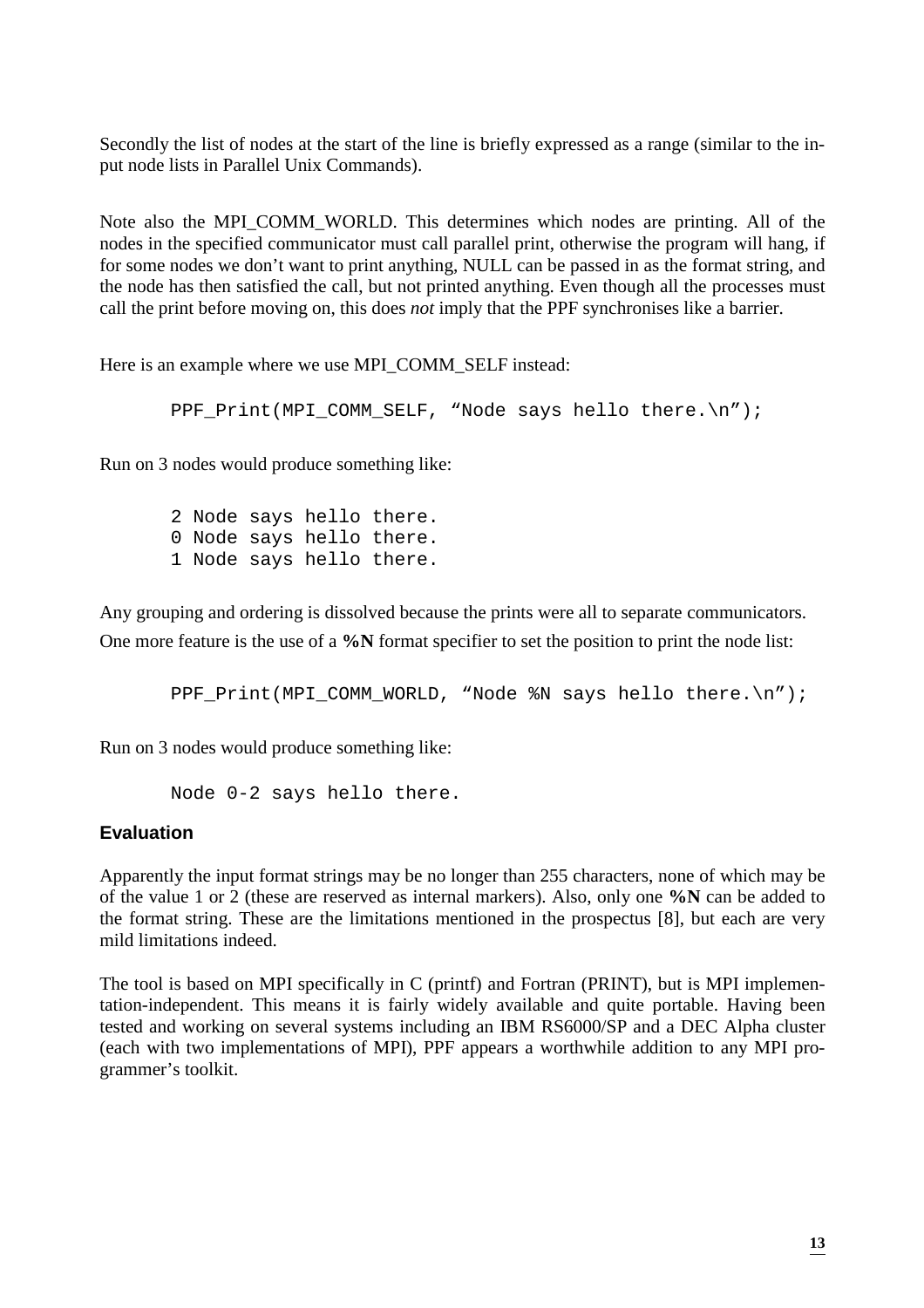# **6. Success Stories**

The "Message Queue Manager project"[5] has been successfully integrated with Intel's Interactive Parallel Debugger for the Paragon.

Another tool worth mentioning perhaps is GA, "Global Arrays toolkit"[9]. It implements an efficient way of storing and accessing a distributed array as though it were stored on a shared memory architecture. Numerous awards associated with the project have been presented to the vendors.

"Condor"[10] is another noteworthy project - a tool aimed at seeking idle nodes in a network and using their spare cycles to compute some specified problem. ("Condor - a hunter of idle workstations" is the title of one conference paper regarding it [*not referenced*].)

# **7. Summary and Conclusions**

There are three types of parallel tools that we discussed in this document. Diagnostic or debugging, performance-tuning and execution tools. Each of these tools helps programmer to achieve reliable software rapidly.

The Ptools consortium designed and created all three of the tools we introduced, to aid the debugging of cluster programming. By displaying the message queues for all nodes graphically with MQM, deadlocks and other problems can be identified and solutions derived. Parallel Unix Commands tools help set up, rationalize, and maintain the overall configuration of the nodes in a cluster. And PPF smooths the progress of tracking down errors in the ways users are accustomed to when programming in MPI.

Tools like these are likely to be valuable if the development of large distributed computing applications is to be carried out on schedule and within monetary constraints.